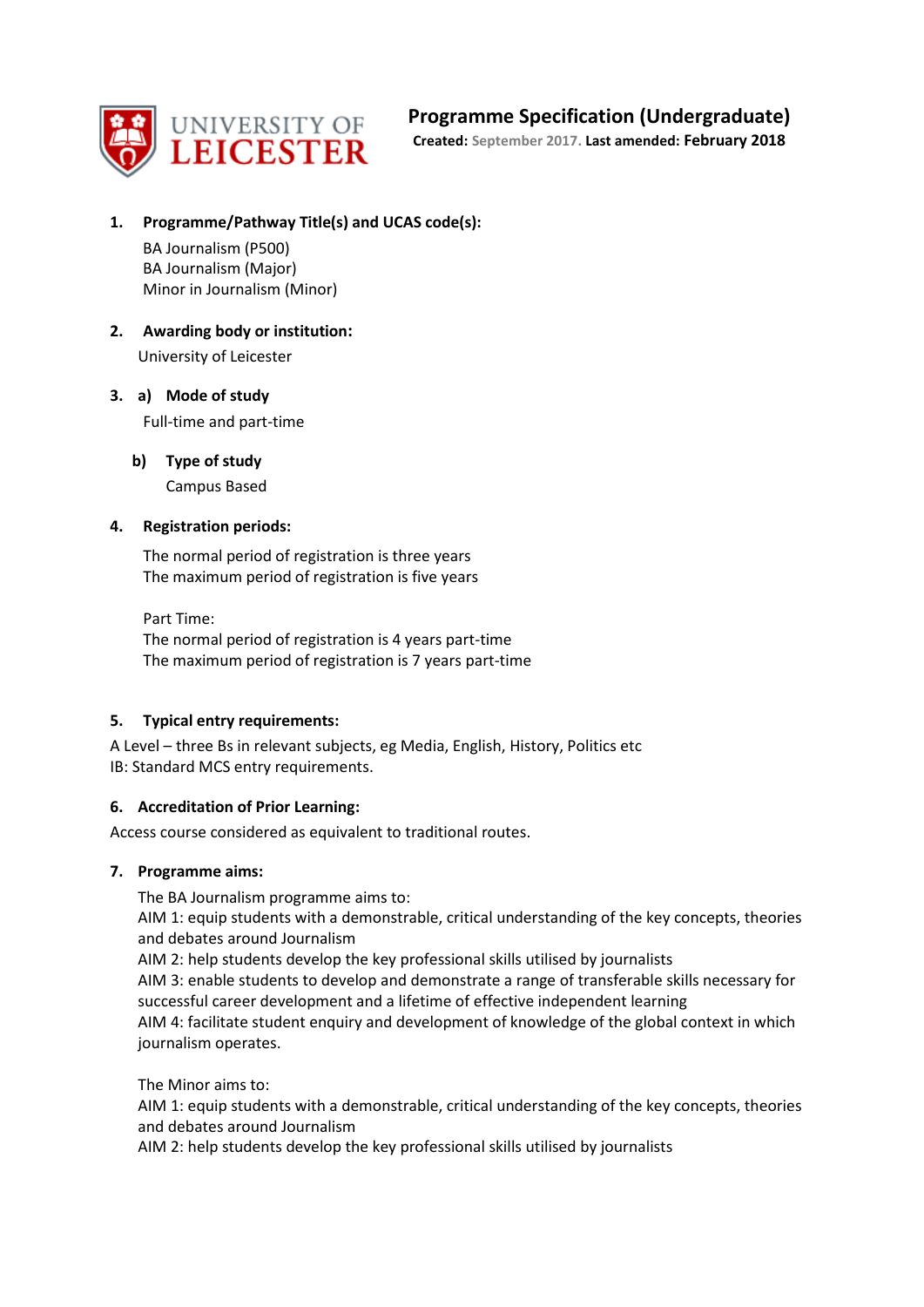#### **8. Reference points used to inform the programme specification:**

- [QAA Benchmarking Statement for Communication, Media, Film and Cultural Studies 2016](http://www.qaa.ac.uk/en/Publications/Documents/SBS-Communication-Media-Film-and-Cultural-Studies-16.pdf)
- The Framework for Higher Education Qualifications in England, Wales and Northern Ireland (FHEQ)
- [University of Leicester Learning and Teaching Strategy 2016-2020](http://www2.le.ac.uk/offices/sas2/quality/learnteach)
- University of Leicester Employability Strategy
- University of Leicester Periodic Developmental Review Reports
- National Student Survey
- **•** First Destinations Data
- **•** Graduate Survey
- Broad aims of industry accreditation bodies, especially the National Council for the Training of Journalists (NCTJ) www.nctj.com and the Broadcast Journalism Training Council (BJTC) www.bjtc.org.uk
- Aims, objectives and standards laid down by various professional regulatory bodies, especially the Independent Press Standards Organisation (IPSO)<https://www.ipso.co.uk/editors-code-of-practice/> And the Professional Code of the Office of the Communications Regulator Ofcom <https://www.ofcom.org.uk/tv-radio-and-on-demand/broadcast-codes/broadcast-code>
- **9. Programme Outcomes:**

## **Journalism – Minor programme**

| <b>Intended Learning Outcomes</b>                                          | <b>Teaching and Learning</b>                       | <b>How Demonstrated?</b>       |
|----------------------------------------------------------------------------|----------------------------------------------------|--------------------------------|
|                                                                            | <b>Methods</b>                                     |                                |
|                                                                            | (a) Discipline specific knowledge and competencies |                                |
|                                                                            | (i) Mastery of an appropriate body of knowledge    |                                |
| Critically reflect on news and                                             | Workshops, practical exercises,                    | Portfolio (JO1000, 1003, 2000, |
| journalism as a concept, its                                               | tutorials, independent study, group                | 3001, 3002)                    |
| professional production and                                                | work, peer learning                                |                                |
| application, and key concepts in                                           |                                                    |                                |
| contemporary academic debates                                              |                                                    |                                |
| about journalistic practice                                                |                                                    |                                |
|                                                                            |                                                    |                                |
| Develop and demonstrate the                                                | Lectures, seminars, workshops,                     | Portfolio (JO1000, 2000, 3002) |
| acquisition of the professional skills                                     | practicals, tutorials, independent                 |                                |
| and attributes needed to produce                                           | study, group work, peer learning                   |                                |
| original journalistic material to a<br>standard acceptable for publication |                                                    |                                |
|                                                                            |                                                    |                                |
| Demonstrate knowledge of:                                                  | Lectures, seminars, tutorials,                     | Essays (MS2010)                |
| - theories and approaches to the                                           | independent study, group work,                     |                                |
| study of journalism                                                        | peer learning                                      |                                |
| - the history and development of                                           |                                                    |                                |
| the news media                                                             |                                                    |                                |
| - the development of journalism                                            |                                                    |                                |
| as an occupation                                                           |                                                    |                                |
| - contemporary debates about the                                           |                                                    |                                |
| news industry and its future                                               |                                                    |                                |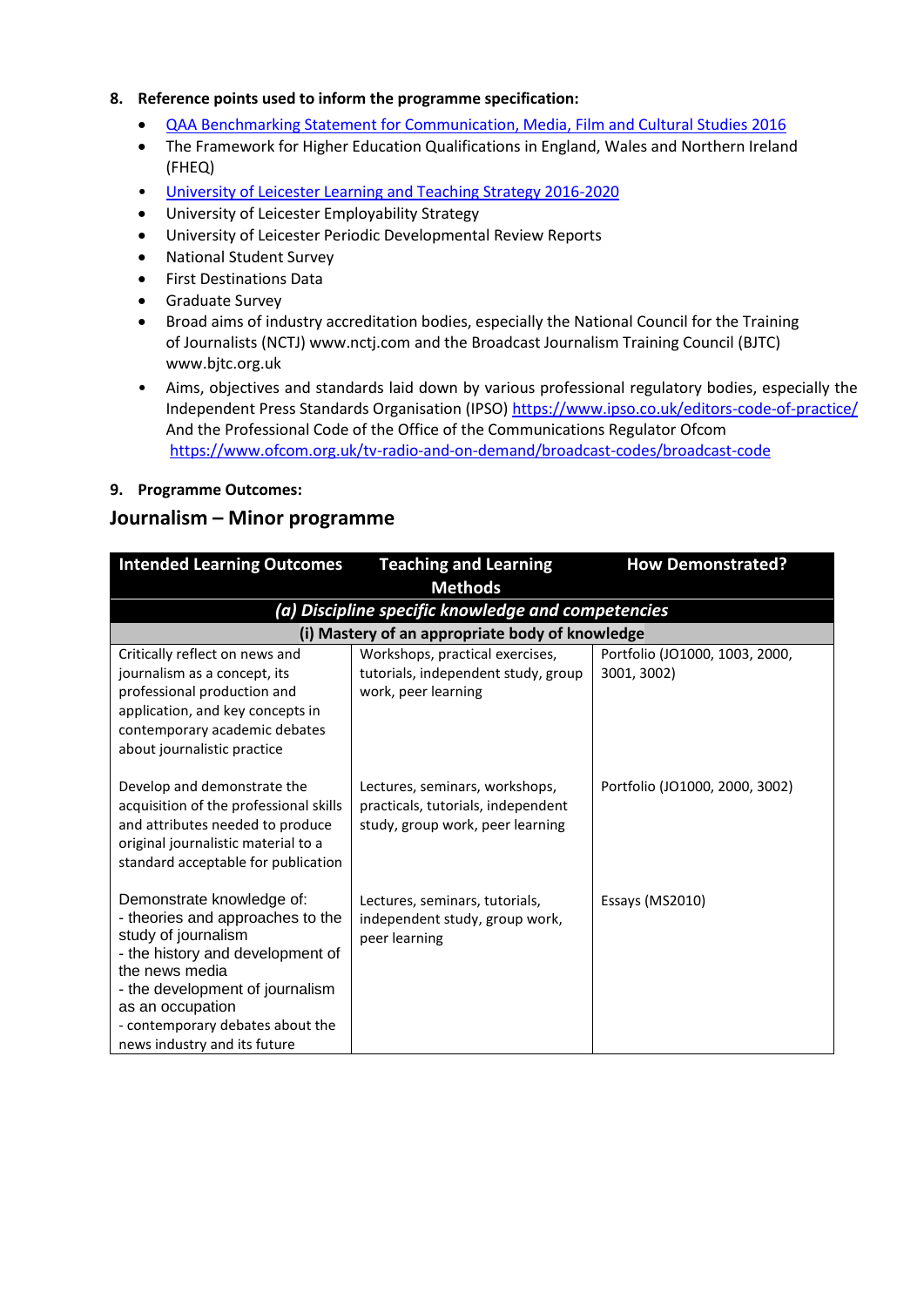| <b>Intended Learning Outcomes</b>                                                                                                                                                                 | <b>Teaching and Learning</b>                                                                             | <b>How Demonstrated?</b>                          |
|---------------------------------------------------------------------------------------------------------------------------------------------------------------------------------------------------|----------------------------------------------------------------------------------------------------------|---------------------------------------------------|
|                                                                                                                                                                                                   | <b>Methods</b>                                                                                           |                                                   |
|                                                                                                                                                                                                   | (ii) Understanding and application of key concepts and techniques                                        |                                                   |
| Recognise, describe, produce and<br>write a variety of news formats to<br>professional standard                                                                                                   | Workshops, practicals, tutorials,<br>independent study, group work,<br>peer learning                     | Portfolio (JO1000, 2000)                          |
| Critically reflect on the place of<br>digital and social media in the 21st<br>century media ecosystem, and<br>apply this knowledge to a<br>professional standard in practice                      | Lectures, seminars, workshops,<br>practicals, tutorials, independent<br>study, group work, peer learning | Portfolio, essays (JO2000, MS2010)                |
| Describe and evaluate recent<br>research on news and journalism                                                                                                                                   | Lectures, seminars, tutorials,<br>independent study, group work,<br>peer learning                        | Portfolio, group presentation<br>(MS2010, JO3001) |
|                                                                                                                                                                                                   | (iii) Critical analysis of key issues                                                                    |                                                   |
| Critically reflect on news and<br>journalism as a concept, its<br>professional production and<br>application, and key concepts in<br>contemporary academic debates<br>about journalistic practice | Lectures, seminars, workshops,<br>practicals, tutorials, independent<br>study, group work, peer learning | Portfolio, essays (JO1000                         |
| Describe and evaluate recent<br>research on news and journalism                                                                                                                                   | Lectures, seminars, tutorials,<br>independent study, group work,<br>peer learning                        | Essays (MS2010)                                   |
|                                                                                                                                                                                                   | (iv) Clear and concise presentation of material                                                          |                                                   |
| Recognise, describe, produce and<br>write a variety of news formats to<br>professional standard                                                                                                   | Workshops, practicals, tutorials,<br>independent study, group work,<br>peer learning                     | Portfolio (JO1000)                                |
| Develop and demonstrate the<br>acquisition of the professional skills<br>and attributes needed to produce<br>original journalistic material to a<br>standard acceptable for publication           | Workshops, practicals, tutorials,<br>independent study, group work,<br>peer learning                     | Portfolio, essay (JO2000)                         |
|                                                                                                                                                                                                   | (v) Critical appraisal of evidence with appropriate insight                                              |                                                   |
| Critically reflect on news and<br>journalism as a concept, its<br>professional production and<br>application, and key concepts in<br>contemporary academic debates<br>about journalistic practice | Lectures, seminars, workshops,<br>practicals, tutorials, independent<br>study, group work, peer learning | Portfolio, essays (JO1000)                        |
| Critically reflect on the place of<br>digital and social media in the 21st<br>century media ecosystem, and<br>apply this knowledge to a<br>professional standard in practice                      | Lectures, seminars, workshops,<br>practicals, tutorials, independent<br>study, group work, peer learning | Portfolio, essays (JO2000)                        |
|                                                                                                                                                                                                   | (vi) Other discipline specific competencies                                                              |                                                   |
| Investigate and demonstrate the<br>core concepts and skills involved in<br>publication design                                                                                                     | Workshops, practicals, tutorials,<br>independent study, group work,<br>peer learning                     | Portfolio (JO3002)                                |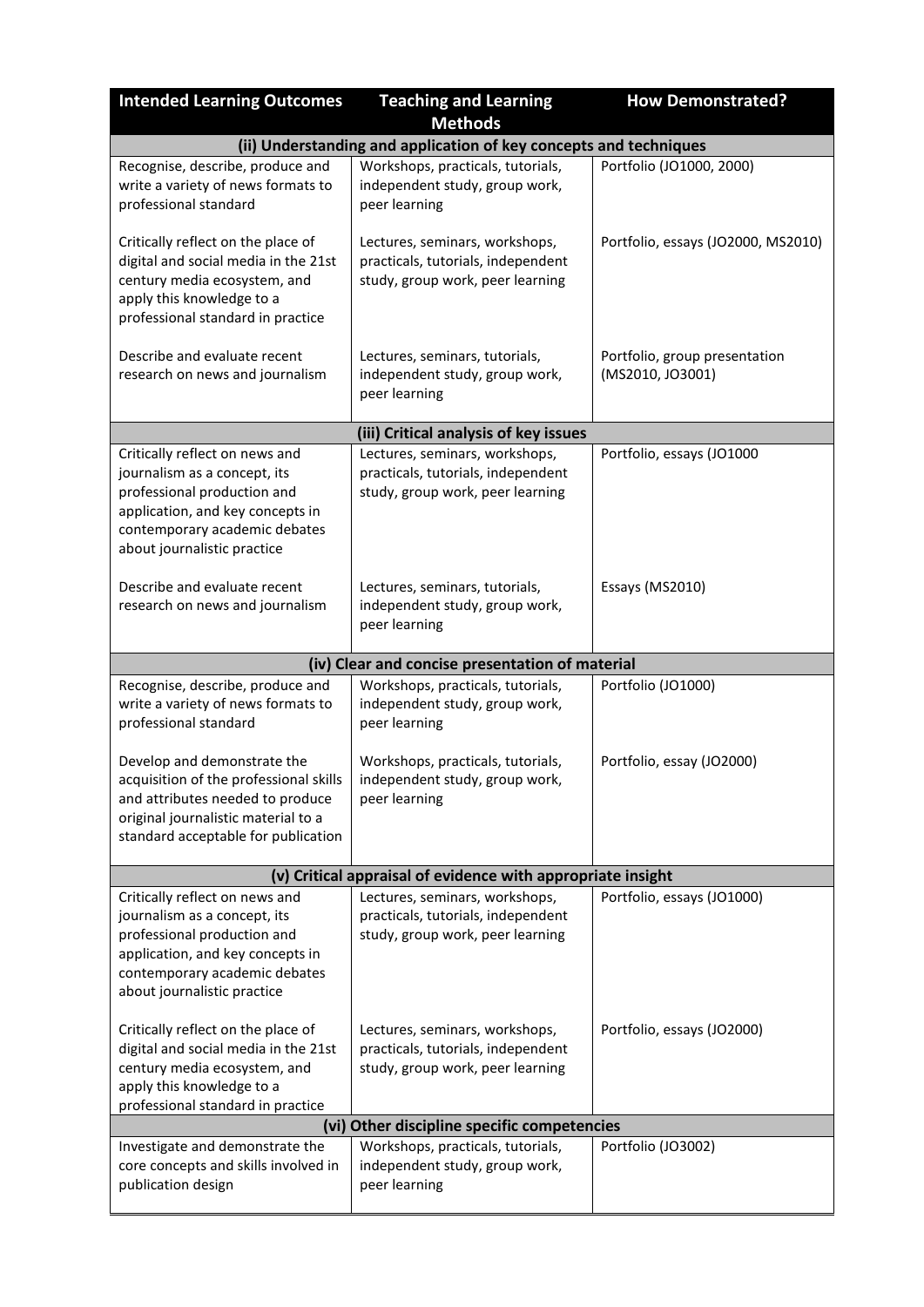| <b>Intended Learning Outcomes</b>                                                                                                                                                                                                                                               | <b>Teaching and Learning</b>                                                                             | <b>How Demonstrated?</b>        |  |
|---------------------------------------------------------------------------------------------------------------------------------------------------------------------------------------------------------------------------------------------------------------------------------|----------------------------------------------------------------------------------------------------------|---------------------------------|--|
|                                                                                                                                                                                                                                                                                 | <b>Methods</b>                                                                                           |                                 |  |
| (b) Transferable skills                                                                                                                                                                                                                                                         |                                                                                                          |                                 |  |
|                                                                                                                                                                                                                                                                                 | (i) Oral communication                                                                                   |                                 |  |
| Develop and demonstrate the<br>acquisition of the professional skills<br>and attributes needed to produce<br>original journalistic material to a<br>standard acceptable for publication                                                                                         | Workshops, practicals, tutorials,<br>independent study, group work,<br>peer learning                     | Portfolio (JO1000)              |  |
|                                                                                                                                                                                                                                                                                 | (ii) Written communication                                                                               |                                 |  |
| Recognise, describe, produce and<br>write a variety of news formats to<br>professional standard                                                                                                                                                                                 | Workshops, practicals, tutorials,<br>independent study, group work,<br>peer learning                     | Portfolio (JO1000, 1003, 2000)  |  |
| Develop and demonstrate the<br>acquisition of the professional skills<br>and attributes needed to produce<br>original journalistic material to a<br>standard acceptable for publication                                                                                         | Lectures, seminars, workshops,<br>practicals, tutorials, independent<br>study, group work, peer learning | Portfolio, (JO1000, 1003, 2000) |  |
| Demonstrate skills in:<br>- communication (formulating,<br>articulating arguments through<br>writing)<br>- word processing and<br>presentation<br>- analysis and critical evaluation<br>- time management (attending<br>lectures and seminars; meeting<br>assessment deadlines) | Lectures, seminars, tutorials,<br>independent study, group work,<br>peer learning                        | Essays (MS2010)                 |  |
|                                                                                                                                                                                                                                                                                 | (iii) Information technology                                                                             |                                 |  |
| Demonstrate skills in:<br>- communication (formulating,<br>articulating arguments through<br>writing)<br>- word processing and<br>presentation<br>- analysis and critical evaluation<br>- time management (attending<br>lectures and seminars; meeting<br>assessment deadlines) | Lectures, seminars, tutorials,<br>independent study, group work,<br>peer learning                        | Essays (MS2010)                 |  |
| (iv) Numeracy                                                                                                                                                                                                                                                                   |                                                                                                          |                                 |  |
| Demonstrate skills in:<br>- communication (formulating,<br>articulating arguments through<br>writing)<br>- word processing and<br>presentation<br>- analysis and critical evaluation<br>- time management (attending<br>lectures and seminars; meeting<br>assessment deadlines) | Lectures, seminars, tutorials,<br>independent study, group work,<br>peer learning                        | Essays (MS2010)                 |  |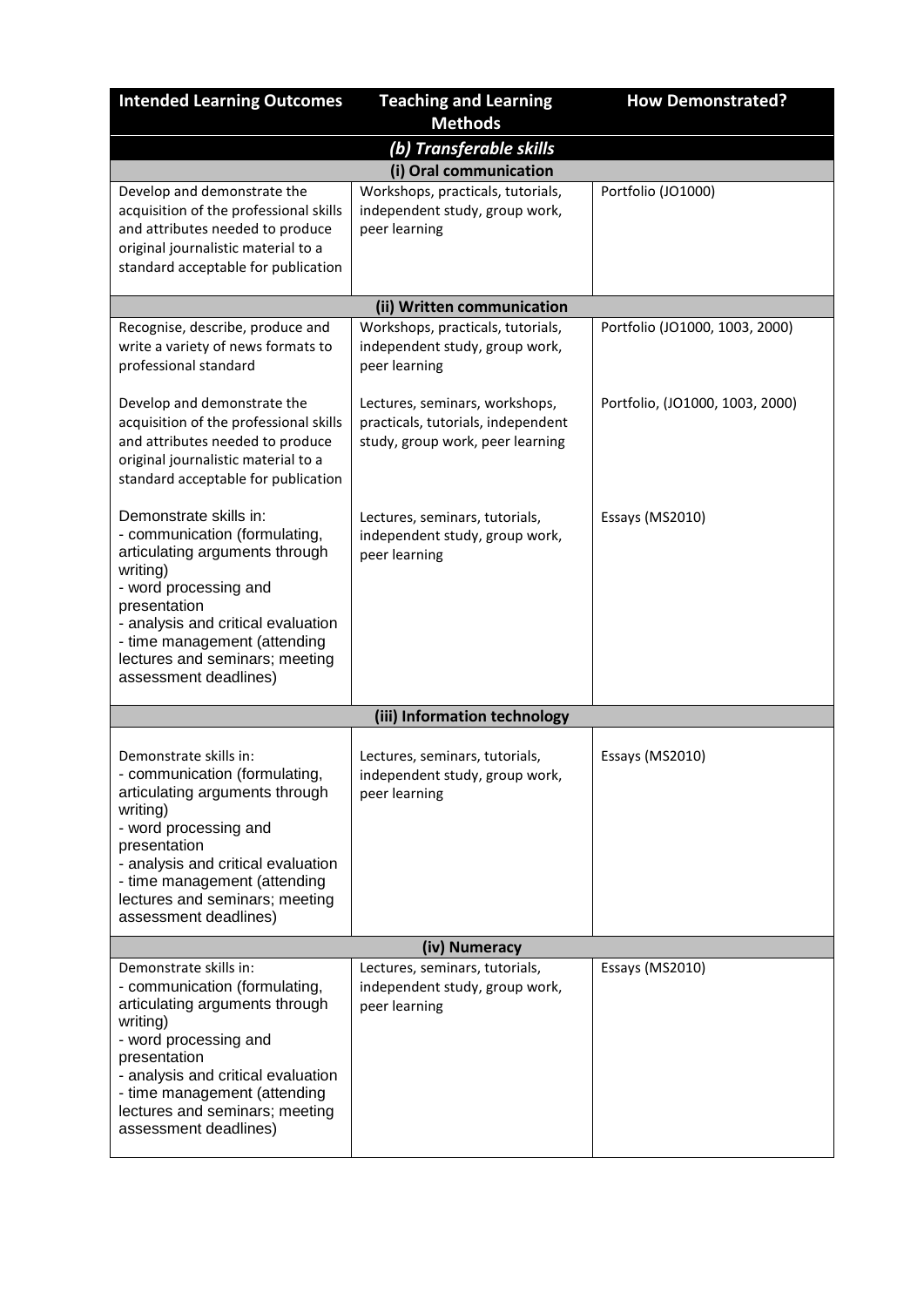| <b>Intended Learning Outcomes</b>                                                                                                                                                                                                                                               | <b>Teaching and Learning</b>                                                                                        | <b>How Demonstrated?</b>           |
|---------------------------------------------------------------------------------------------------------------------------------------------------------------------------------------------------------------------------------------------------------------------------------|---------------------------------------------------------------------------------------------------------------------|------------------------------------|
|                                                                                                                                                                                                                                                                                 | <b>Methods</b>                                                                                                      |                                    |
|                                                                                                                                                                                                                                                                                 | (v) Team working                                                                                                    |                                    |
| Investigate and demonstrate the<br>core concepts and skills involved in<br>publication design                                                                                                                                                                                   | Workshops, practicals, tutorials,<br>independent study, group work,<br>peer learning                                | Portfolio (JO3001, 3002)           |
|                                                                                                                                                                                                                                                                                 | (vi) Problem solving                                                                                                |                                    |
| Describe and evaluate recent<br>research on news and journalism<br>Demonstrate skills in:<br>- communication (formulating,<br>articulating arguments through                                                                                                                    | Lectures, seminars, tutorials,<br>independent study, group work,<br>peer learning<br>Lectures, seminars, tutorials, | Essays (MS2010)<br>Essays (MS2010) |
| writing)<br>- word processing and<br>presentation<br>- analysis and critical evaluation<br>- time management (attending<br>lectures and seminars; meeting<br>assessment deadlines)                                                                                              | independent study, group work,<br>peer learning                                                                     |                                    |
|                                                                                                                                                                                                                                                                                 | (vii) Information handling                                                                                          |                                    |
| Investigate and demonstrate the<br>core concepts and skills involved in<br>publication design                                                                                                                                                                                   | Workshops, practicals, tutorials,<br>independent study, group work,<br>peer learning                                | Portfolio (JO3001, 3002)           |
| Describe and evaluate recent<br>research on news and journalism                                                                                                                                                                                                                 | Lectures, seminars, tutorials,<br>independent study, group work,<br>peer learning                                   | Portfolio (MS2010)                 |
| Demonstrate skills in:<br>- communication (formulating,<br>articulating arguments through<br>writing)<br>- word processing and<br>presentation<br>- analysis and critical evaluation<br>- time management (attending<br>lectures and seminars; meeting<br>assessment deadlines) | Lectures, seminars, tutorials,<br>independent study, group work,<br>peer learning                                   | Portfolio, essays (MS2010)         |
|                                                                                                                                                                                                                                                                                 | (viii) Skills for lifelong learning                                                                                 |                                    |
| Critically reflect on news and<br>journalism as a concept, its<br>professional production and<br>application, and key concepts in<br>contemporary academic debates<br>about journalistic practice                                                                               | Lectures, seminars, workshops,<br>practicals, tutorials, independent<br>study, group work, peer learning            | Portfolio, essays (JO1000, 1003)   |
| Demonstrate skills in:<br>- communication (formulating,<br>articulating arguments through<br>writing)<br>- word processing and<br>presentation<br>- analysis and critical evaluation<br>- time management (attending<br>lectures and seminars; meeting<br>assessment deadlines) | Lectures, seminars, tutorials,<br>independent study, group work,<br>peer learning                                   | Essays (MS2010)                    |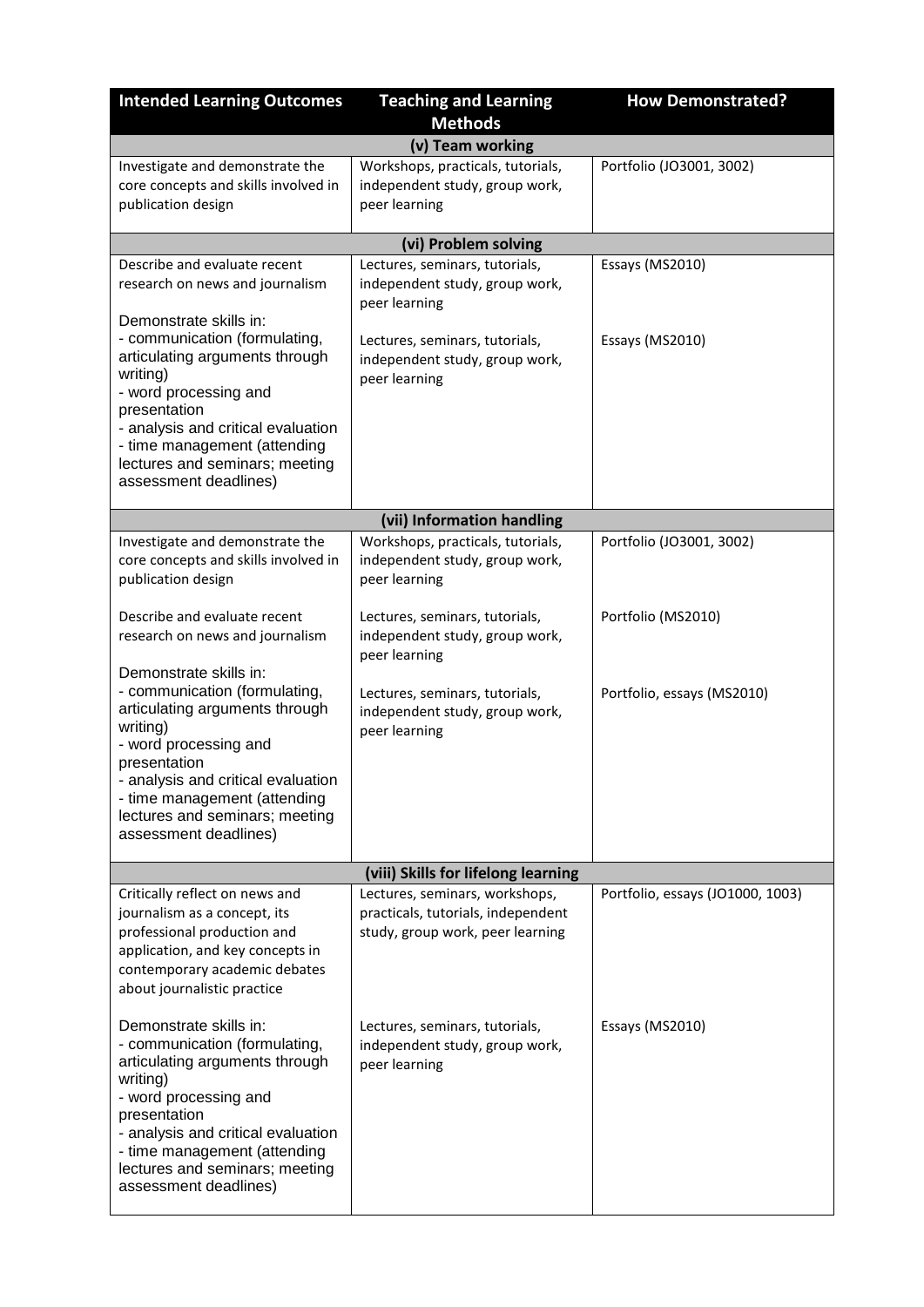# **BA Journalism Single Honours and Major programmes**

| <b>Intended Learning Outcomes</b>                                                                                                                                                                                                                                     | <b>Teaching and Learning</b>                                                                             | <b>How Demonstrated?</b>                |  |
|-----------------------------------------------------------------------------------------------------------------------------------------------------------------------------------------------------------------------------------------------------------------------|----------------------------------------------------------------------------------------------------------|-----------------------------------------|--|
|                                                                                                                                                                                                                                                                       | <b>Methods</b>                                                                                           |                                         |  |
| (a) Discipline specific knowledge and competencies                                                                                                                                                                                                                    |                                                                                                          |                                         |  |
|                                                                                                                                                                                                                                                                       | (i) Mastery of an appropriate body of knowledge                                                          |                                         |  |
| Critically reflect on news and<br>journalism as a concept, its<br>professional production and<br>application, and key concepts in<br>contemporary academic debates<br>about journalistic practice                                                                     | Lectures, seminars, workshops,<br>practicals, tutorials, independent<br>study, group work, peer learning | Portfolio, essays (1000)                |  |
| Develop and demonstrate the<br>acquisition of the professional skills<br>and attributes needed to produce<br>original journalistic material to a<br>standard acceptable for publication                                                                               | Workshops, practicals, tutorials,<br>independent study, group work,<br>peer learning                     | Portfolio (1000)                        |  |
| Demonstrate knowledge of:<br>- theories and approaches to the<br>study of journalism<br>- the history and development of<br>the news media<br>- the development of journalism<br>as an occupation<br>- contemporary debates about the<br>news industry and its future | Lectures, seminars, workshops,<br>tutorials, independent study, group<br>work, peer learning             | Portfolio, essays (2010)                |  |
|                                                                                                                                                                                                                                                                       | (ii) Understanding and application of key concepts and techniques                                        |                                         |  |
| Critically reflect on news and<br>journalism as a concept, its<br>professional production and<br>application, and key concepts in<br>contemporary academic debates<br>about journalistic practice                                                                     | Workshops, practicals, tutorials,<br>independent study, group work,<br>peer learning                     | Portfolio (1003)                        |  |
| Critically reflect on the place of<br>digital and social media in the 21st<br>century media ecosystem, and<br>apply this knowledge to a<br>professional standard in practice                                                                                          | Lectures, seminars, workshops,<br>practicals, tutorials, independent<br>study, group work, peer learning | Portfolio, Essays (1001, 2000)          |  |
| Investigate and demonstrate the<br>core concepts and skills involved in<br>publication design                                                                                                                                                                         | Workshops, practicals, tutorials,<br>independent study, group work,<br>peer learning                     | Portfolio (3001, 3002)                  |  |
| Critically evaluate different<br>approaches to concepts around the<br>ethics and regulation of journalism                                                                                                                                                             | Lectures, seminars, workshops,<br>practicals, tutorials, independent<br>study, group work, peer learning | Portfolio, group presentation<br>(1002) |  |
| Apply the principles of<br>entrepreneurial journalism and<br>deploy the key techniques in order<br>to propose an entrepreneurial<br>journalism enterprise                                                                                                             | Workshops, practicals, tutorials,<br>independent study, group work,<br>peer learning                     | Portfolio (2000)                        |  |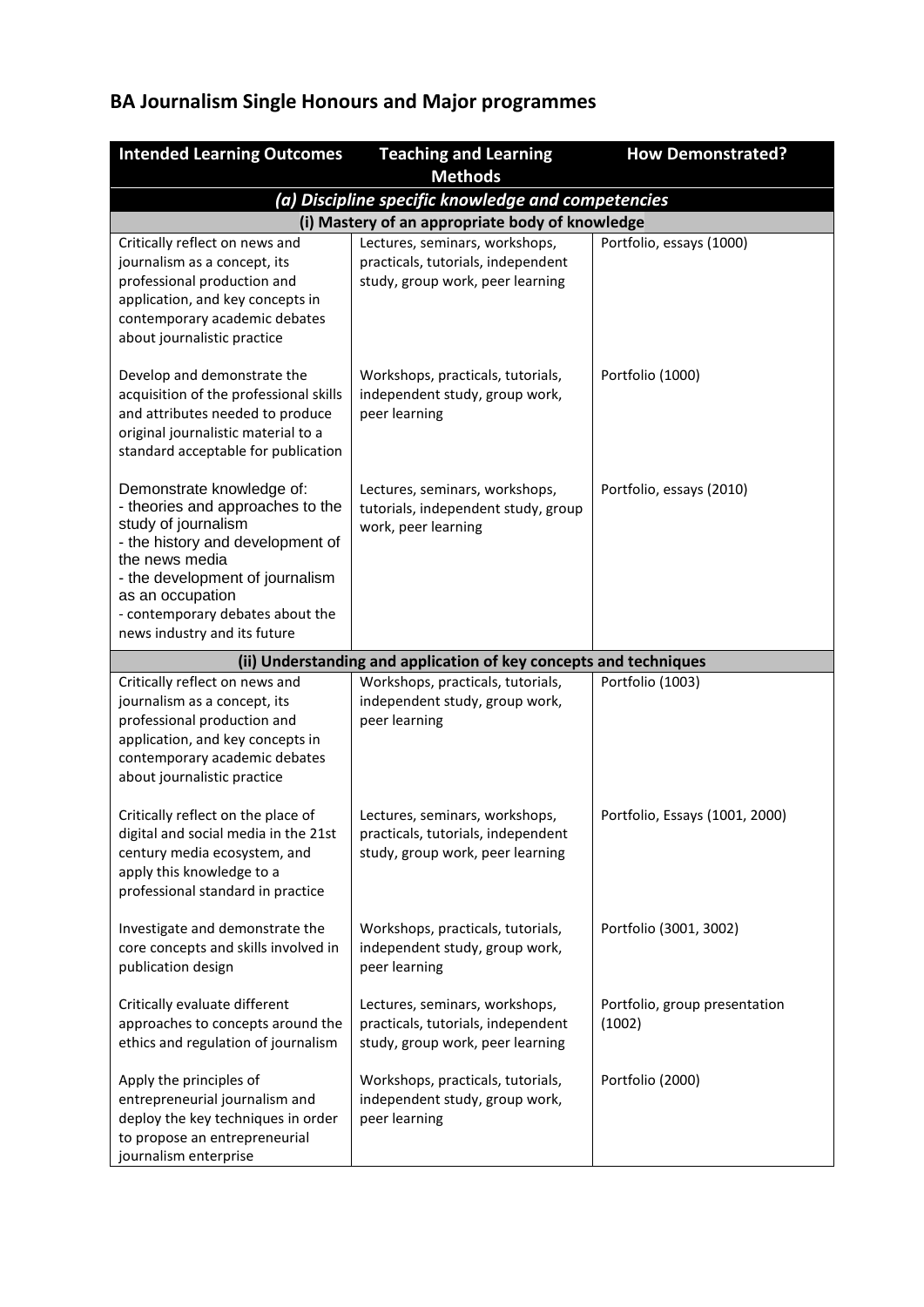| <b>Intended Learning Outcomes</b>                                                                                                                                                                                                                                                                 | <b>Teaching and Learning</b>                                                                             | <b>How Demonstrated?</b>                        |
|---------------------------------------------------------------------------------------------------------------------------------------------------------------------------------------------------------------------------------------------------------------------------------------------------|----------------------------------------------------------------------------------------------------------|-------------------------------------------------|
|                                                                                                                                                                                                                                                                                                   | <b>Methods</b>                                                                                           |                                                 |
|                                                                                                                                                                                                                                                                                                   | (iii) Critical analysis of key issues                                                                    |                                                 |
| Critically reflect on news and<br>journalism as a concept, its<br>professional production and<br>application, and key concepts in<br>contemporary academic debates<br>about journalistic practice                                                                                                 | Lectures, seminars, workshops,<br>practicals, tutorials, independent<br>study, group work, peer learning | Portfolio, essays (1000, 10001)                 |
| Demonstrate knowledge of:<br>- theories and approaches to the<br>study of journalism<br>- the history and development of<br>the news media<br>- the development of journalism<br>as an occupation<br>- contemporary debates about the<br>news industry and its future                             | Lectures, seminars, tutorials,<br>independent study, group work,<br>peer learning                        | Essays (2010)                                   |
| Critically evaluate different<br>approaches to concepts around the<br>ethics and regulation of journalism                                                                                                                                                                                         | Workshops, lectures, seminars,<br>tutorials, group work, independent<br>study, peer learning.            | Essays, portfolio, group (1002)<br>presentation |
|                                                                                                                                                                                                                                                                                                   | (iv) Clear and concise presentation of material                                                          |                                                 |
| Recognise, describe, produce and<br>write a variety of news formats to<br>professional standard                                                                                                                                                                                                   | Workshops, practicals, tutorials,<br>independent study, group work,<br>peer learning                     | Portfolio (1000, 1003, 2001)                    |
| Develop and demonstrate the<br>acquisition of the professional skills<br>and attributes needed to produce<br>original journalistic material to a<br>standard acceptable for publication                                                                                                           | Lectures, seminars, workshops,<br>practicals, tutorials, independent<br>study, group work, peer learning | Portfolio, essay (1000, 1003, 2001)             |
| Demonstrate knowledge of:<br>- theories and approaches to the<br>study of journalism<br>- the history and development of<br>the news media<br>- the development of journalism<br>as an occupation<br>- contemporary debates about the<br>news industry and its future                             | Lectures, seminars, workshops,<br>practicals, tutorials, independent<br>study, group work, peer learning | Portfolio (1XXX, 2XXX, 2010)                    |
| Critically evaluate different<br>approaches to concepts around the<br>ethics and regulation of journalism                                                                                                                                                                                         | Lectures, seminars, tutorials,<br>independent study, group work,<br>peer learning                        | Portfolio (1002)                                |
| Plan, conduct and report on an<br>independent research project;<br>conduct a review of literature<br>relevant to their project;<br>demonstrate the use of appropriate<br>theory, method and empirical<br>analysis; show evidence of critical<br>analysis and reflection in their<br>investigation | Tutorials, independent study,<br>lectures.                                                               | Investigation (3000)                            |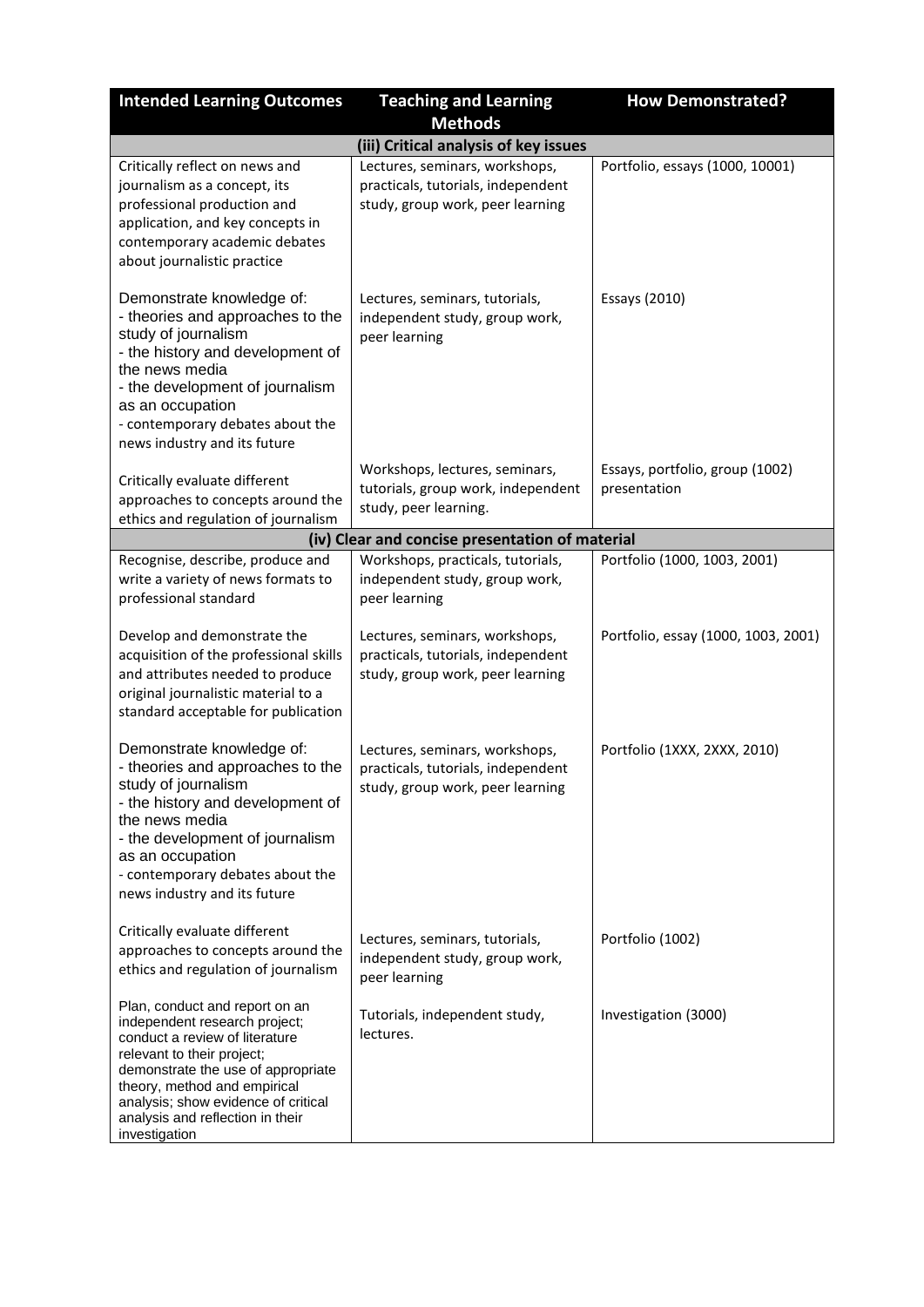| <b>Intended Learning Outcomes</b>                                                                                                                                                                 | <b>Teaching and Learning</b>                                                                             | <b>How Demonstrated?</b>                                 |
|---------------------------------------------------------------------------------------------------------------------------------------------------------------------------------------------------|----------------------------------------------------------------------------------------------------------|----------------------------------------------------------|
|                                                                                                                                                                                                   | <b>Methods</b>                                                                                           |                                                          |
|                                                                                                                                                                                                   | (v) Critical appraisal of evidence with appropriate insight                                              |                                                          |
| Critically reflect on news and<br>journalism as a concept, its<br>professional production and<br>application, and key concepts in<br>contemporary academic debates<br>about journalistic practice | Lectures, seminars, workshops,<br>practicals, tutorials, independent<br>study, group work, peer learning | Portfolio, essays (1000, 10001,<br>1002)                 |
| Critically reflect on the place of<br>digital and social media in the 21st<br>century media ecosystem, and<br>apply this knowledge to a<br>professional standard in practice                      | Lectures, seminars, workshops,<br>practicals, tutorials, independent<br>study, group work, peer learning | Portfolio, essays (1001, 2000)                           |
| Describe and evaluate recent<br>research on news and journalism                                                                                                                                   | Lectures, seminars, tutorials,<br>independent study, group work,<br>peer learning                        | Essays (1001, 2010, 2XXX)                                |
|                                                                                                                                                                                                   | (vi) Other discipline specific competencies                                                              |                                                          |
| Investigate and demonstrate the<br>core concepts and skills involved in<br>publication design                                                                                                     | Workshops, practicals, tutorials,<br>independent study, group work,<br>peer learning                     | Portfolios, essays, group<br>presentations. (3001, 3002) |
| Critically evaluate different<br>approaches to concepts around the<br>ethics and regulation of journalism                                                                                         | Workshops, lectures, seminars,<br>tutorials, group work, independent<br>study, peer learning.            | Portfolio (1002, 3002)                                   |
| Apply the principles of<br>entrepreneurial journalism and<br>deploy the key techniques in order<br>to propose an entrepreneurial<br>journalism enterprise                                         | Workshops tutorials, group work,<br>independent study, peer learning.                                    | Portfolio (2000)                                         |
|                                                                                                                                                                                                   | (b) Transferable skills                                                                                  |                                                          |
|                                                                                                                                                                                                   | (i) Oral communication                                                                                   |                                                          |
| Critically evaluate different<br>approaches to concepts around the<br>ethics and regulation of journalism                                                                                         | Workshops, lectures, seminars,<br>tutorials, group work, independent<br>study, peer learning             | Portfolios, essays, group<br>presentations. (1002)       |
| Develop existing skills and acquire<br>new competences that will enable<br>you to assume significant<br>responsibility within organisations                                                       | Workshops, lectures, seminars,<br>tutorials, group work, independent<br>study, peer learning.            | Group presentations, portfolios<br>(3001)                |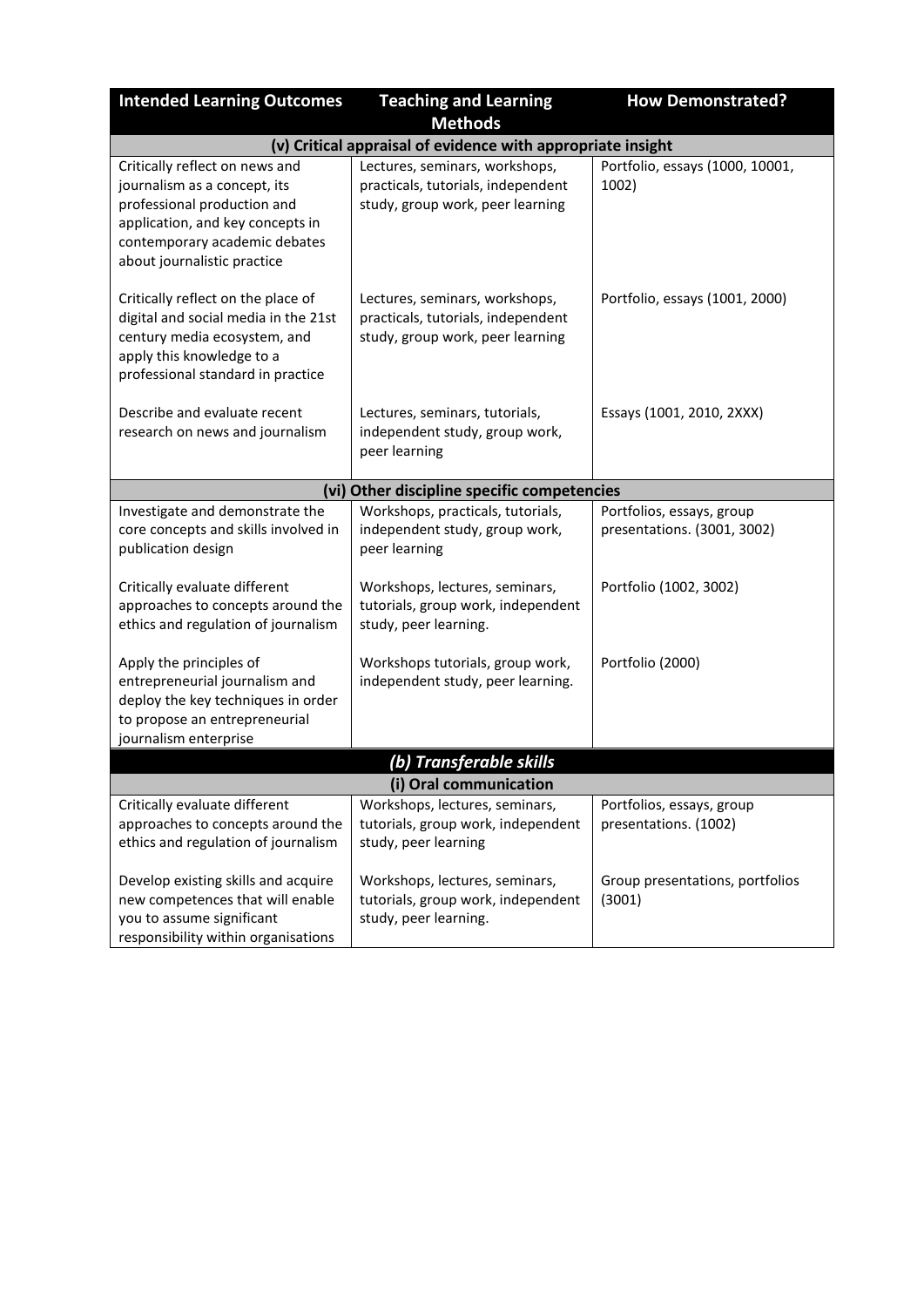| <b>Intended Learning Outcomes</b>                                                                                                                                                                                                                                                                  | <b>Teaching and Learning</b><br><b>Methods</b>                                                           | <b>How Demonstrated?</b> |  |
|----------------------------------------------------------------------------------------------------------------------------------------------------------------------------------------------------------------------------------------------------------------------------------------------------|----------------------------------------------------------------------------------------------------------|--------------------------|--|
|                                                                                                                                                                                                                                                                                                    | (ii) Written communication                                                                               |                          |  |
| Recognise, describe, produce and<br>write a variety of news formats to<br>professional standard                                                                                                                                                                                                    | Workshops, practicals, tutorials,<br>independent study, group work,<br>peer learning                     | Portfolio (1000, 1003)   |  |
| Demonstrate knowledge of:<br>- theories and approaches to the<br>study of journalism<br>- the history and development of<br>the news media<br>- the development of journalism<br>as an occupation<br>- contemporary debates about the<br>news industry and its future                              | Lectures, seminars, workshops,<br>practicals, tutorials, independent<br>study, group work, peer learning | Essays (1001, 2010)      |  |
| Demonstrate skills in:<br>- communication (formulating,<br>articulating arguments through<br>writing)<br>- word processing and<br>presentation<br>- analysis and critical evaluation<br>- time management (attending<br>lectures and seminars; meeting<br>assessment deadlines)                    | Lectures, seminars, tutorials,<br>independent study, group work,<br>peer learning                        | Essays (1001, 2010)      |  |
| Plan, conduct and report on an<br>independent research project;<br>conduct a review of literature<br>relevant to their project;<br>demonstrate the use of appropriate<br>theory, method and empirical<br>analysis; show evidence of critical<br>analysis and reflection in their<br>investigation. | Tutorials, independent study,<br>lectures.                                                               | Investigation. (3000)    |  |
| (iii) Information technology                                                                                                                                                                                                                                                                       |                                                                                                          |                          |  |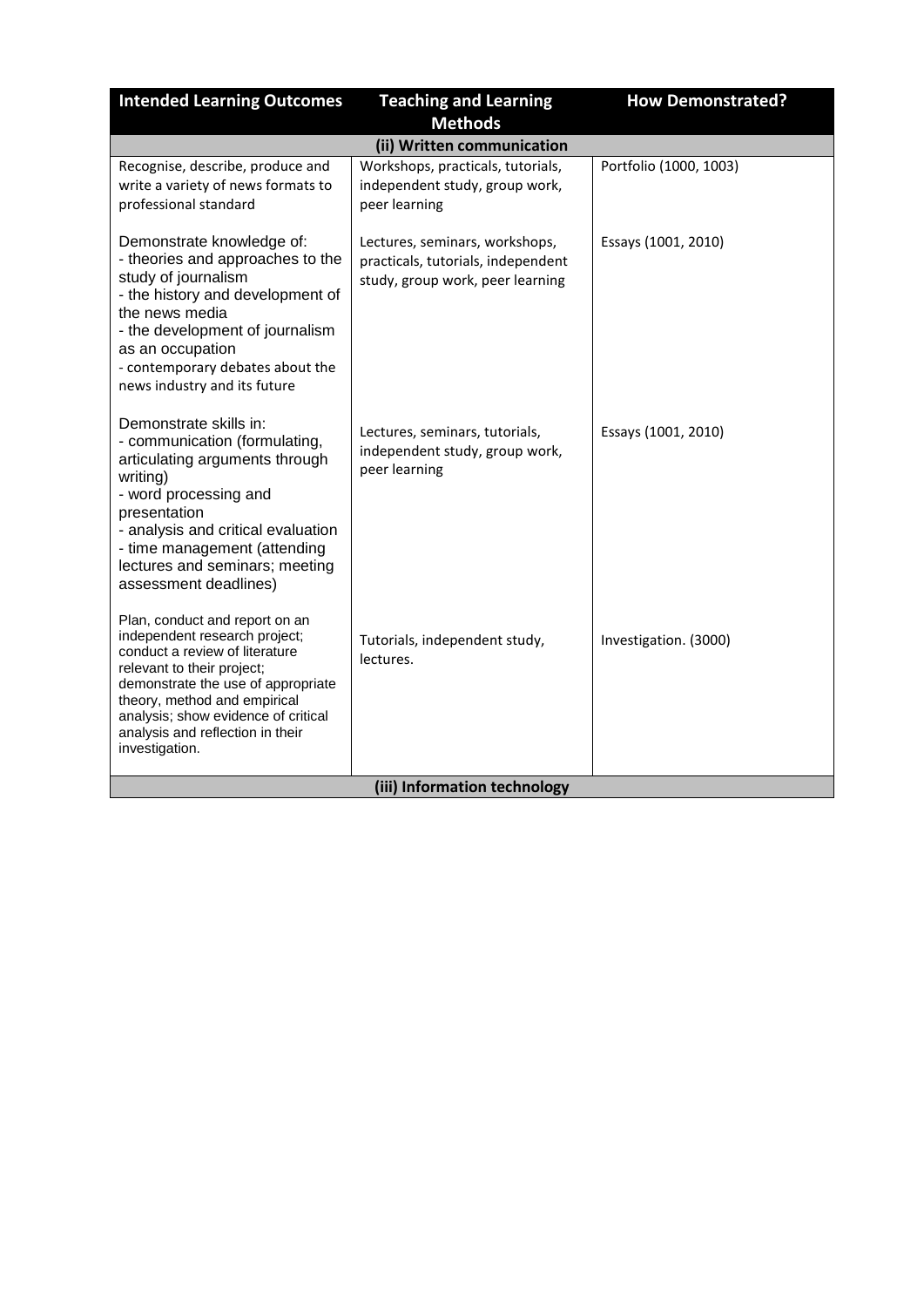| Critically reflect on the place of<br>digital and social media in the 21st<br>century media ecosystem, and<br>apply this knowledge to a<br>professional standard in practice                                                                                                    | Lectures, seminars, workshops,<br>practicals, tutorials, independent<br>study, group work, peer learning | Essays (1001, 2000)                                |
|---------------------------------------------------------------------------------------------------------------------------------------------------------------------------------------------------------------------------------------------------------------------------------|----------------------------------------------------------------------------------------------------------|----------------------------------------------------|
| Demonstrate skills in:<br>- communication (formulating,<br>articulating arguments through<br>writing)<br>- word processing and<br>presentation<br>- analysis and critical evaluation<br>- time management (attending<br>lectures and seminars; meeting<br>assessment deadlines  | Lectures, seminars, tutorials,<br>independent study, group work,<br>peer learning                        | Essays (1001, 2010)                                |
|                                                                                                                                                                                                                                                                                 | (iv) Numeracy                                                                                            |                                                    |
| Demonstrate skills in:<br>- communication (formulating,<br>articulating arguments through<br>writing)<br>- word processing and<br>presentation<br>- analysis and critical evaluation<br>- time management (attending<br>lectures and seminars; meeting<br>assessment deadlines) | Lectures, seminars, tutorials,<br>independent study, group work,<br>peer learning                        | Essays (2010)                                      |
| Apply the principles of<br>entrepreneurial journalism and<br>deploy the key techniques in order<br>to propose an entrepreneurial<br>journalism enterprise                                                                                                                       | Workshops tutorials, group work,<br>independent study, peer learning.                                    | Portfolio (2000)                                   |
|                                                                                                                                                                                                                                                                                 | (v) Team working                                                                                         |                                                    |
| Investigate and demonstrate the<br>core concepts and skills involved in<br>publication design                                                                                                                                                                                   | Workshops, practicals, tutorials,<br>independent study, group work,<br>peer learning                     | Portfolio (3001, 3002)                             |
| Critically evaluate different<br>approaches to concepts around the<br>ethics and regulation of journalism                                                                                                                                                                       | Workshops, lectures, seminars,<br>tutorials, group work, independent<br>study, peer learning.            | Portfolios, essays, group<br>presentations. (1002) |
| Apply the principles of<br>entrepreneurial journalism and<br>deploy the key techniques in order<br>to propose an entrepreneurial<br>journalism enterprise                                                                                                                       | Workshops tutorials, group work,<br>independent study, peer learning.                                    | Portfolio (2000)                                   |
| Develop existing skills and acquire<br>new competences that will enable<br>you to assume significant<br>responsibility within organisations                                                                                                                                     | Workshops, lectures, seminars,<br>tutorials, group work, independent<br>study, peer learning             | Group presentations, portfolios<br>(3001.3002)     |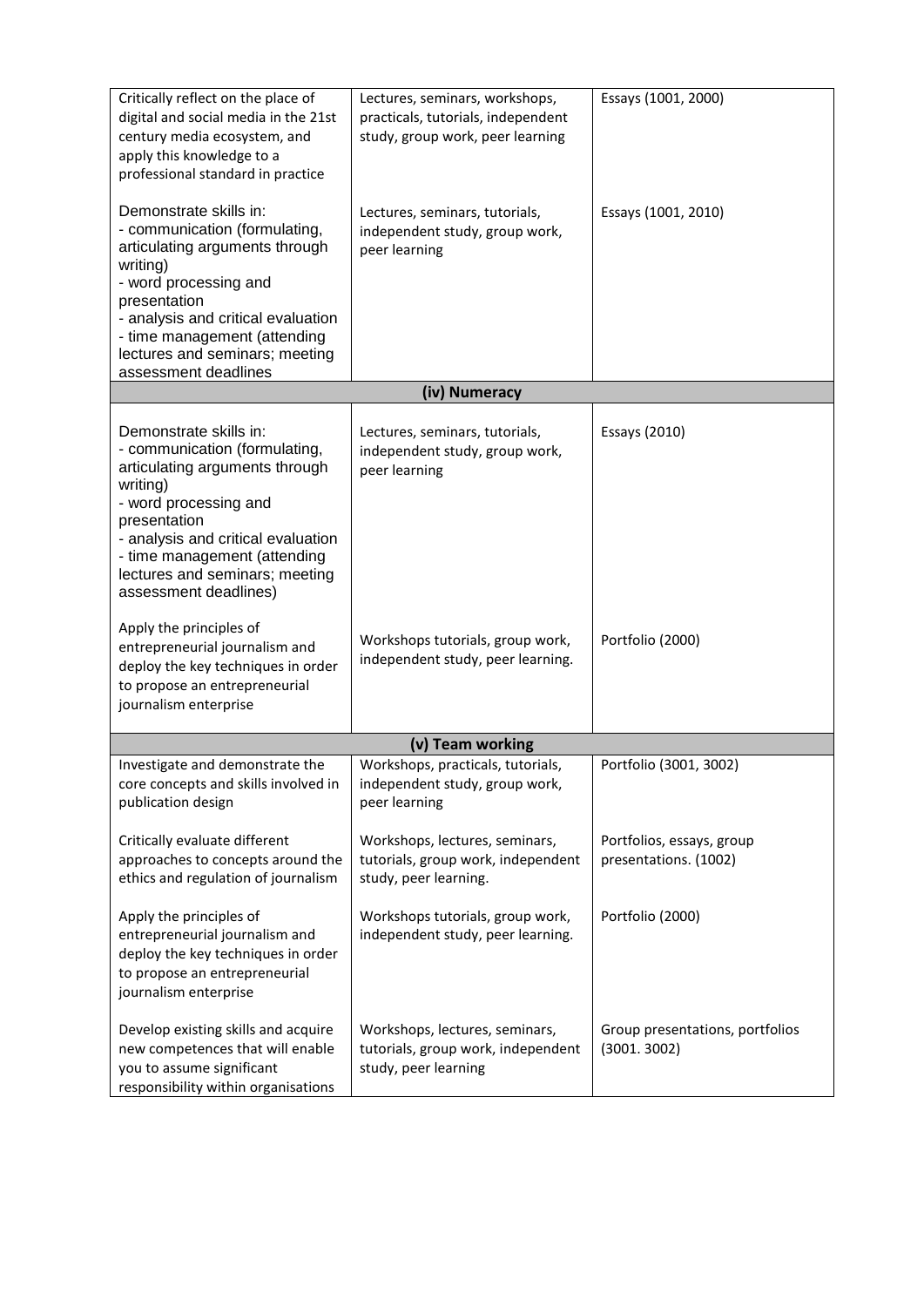| (vi) Problem solving                                                                                                                                                                                                                                                                              |                                                                                               |                                 |  |
|---------------------------------------------------------------------------------------------------------------------------------------------------------------------------------------------------------------------------------------------------------------------------------------------------|-----------------------------------------------------------------------------------------------|---------------------------------|--|
| Investigate and demonstrate the<br>core concepts and skills involved in<br>publication design                                                                                                                                                                                                     | Workshops, practicals, tutorials,<br>independent study, group work,<br>peer learning          | Portfolio (3001)                |  |
| Describe and evaluate recent<br>research on news and journalism<br>Demonstrate knowledge of:                                                                                                                                                                                                      | Lectures, seminars, tutorials,<br>independent study, group work,<br>peer learning             | Essays (1001, 2010, 2XXX)       |  |
| - theories and approaches to the<br>study of journalism<br>- the history and development of<br>the news media<br>- the development of journalism<br>as an occupation<br>- contemporary debates about the<br>news industry and its future                                                          | Lectures, seminars, tutorials,<br>independent study, group work,<br>peer learning             | Essays (1XXX, 1001, 2010, 2XXX) |  |
| Critically evaluate different<br>approaches to concepts around the<br>ethics and regulation of journalism                                                                                                                                                                                         | Lectures, seminars, tutorials,<br>independent study, group work,<br>peer learning             | Essays (1002)                   |  |
| Apply the principles of<br>entrepreneurial journalism and<br>deploy the key techniques in order<br>to propose an entrepreneurial<br>journalism enterprise                                                                                                                                         | Workshops, lectures, seminars,<br>tutorials, group work, independent<br>study, peer learning. | Portfolio (2000)                |  |
| Plan, conduct and report on an<br>independent research project;<br>conduct a review of literature<br>relevant to their project;<br>demonstrate the use of appropriate<br>theory, method and empirical<br>analysis; show evidence of critical<br>analysis and reflection in their<br>investigation | Tutorials, independent study,<br>lectures.                                                    | Investigation (3000)            |  |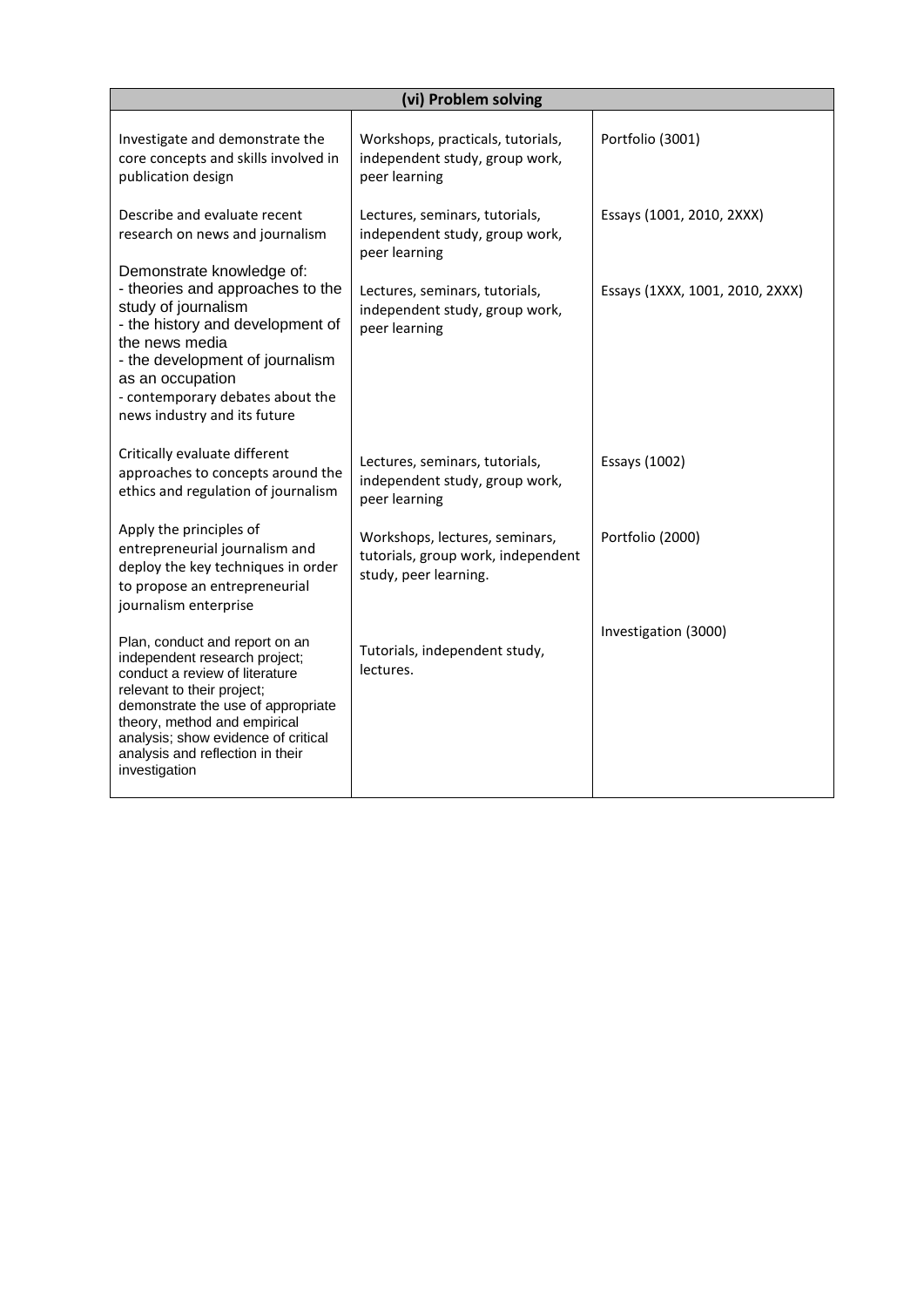|                                                                                                                                                                                                                                                                                                   | (vii) Information handling                                                                               |                          |  |
|---------------------------------------------------------------------------------------------------------------------------------------------------------------------------------------------------------------------------------------------------------------------------------------------------|----------------------------------------------------------------------------------------------------------|--------------------------|--|
| Recognise, describe, produce and<br>write a variety of news formats to<br>professional standard                                                                                                                                                                                                   | Workshops, practicals, tutorials,<br>independent study, group work,<br>peer learning                     | Portfolio (1000)         |  |
| Develop and demonstrate the<br>acquisition of the professional skills<br>and attributes needed to produce<br>original journalistic material to a<br>standard acceptable for publication                                                                                                           | Workshops, practicals, tutorials,<br>independent study, group work,<br>peer learning                     | Portfolio (1000)         |  |
| Apply the principles of<br>entrepreneurial journalism and<br>deploy the key techniques in order<br>to propose an entrepreneurial<br>journalism enterprise                                                                                                                                         | Lectures, seminars, workshops,<br>practicals, tutorials, independent<br>study, group work, peer learning | Portfolio, essays (2000) |  |
| Develop existing skills and acquire<br>new competences that will enable<br>you to assume significant<br>responsibility within organisations                                                                                                                                                       | Workshops, practicals, tutorials,<br>independent study, group work,<br>peer learning                     | Portfolio (3001)         |  |
| Plan, conduct and report on an<br>independent research project;<br>conduct a review of literature<br>relevant to their project;<br>demonstrate the use of appropriate<br>theory, method and empirical<br>analysis; show evidence of critical<br>analysis and reflection in their<br>investigation | Tutorials, independent study,<br>lectures.                                                               | Investigation (3000)     |  |
|                                                                                                                                                                                                                                                                                                   | (viii) Skills for lifelong learning                                                                      |                          |  |
| Critically reflect on news and<br>journalism as a concept, its<br>professional production and<br>application, and key concepts in<br>contemporary academic debates<br>about journalistic practice                                                                                                 | Lectures, seminars, workshops,<br>practicals, tutorials, independent<br>study, group work, peer learning | Portfolio, essays (1000) |  |
| Demonstrate skills in:<br>- communication (formulating,<br>articulating arguments through<br>writing)<br>- word processing and<br>presentation<br>- analysis and critical evaluation<br>- time management (attending<br>lectures and seminars; meeting<br>assessment deadlines)                   | Lectures, seminars, workshops,<br>practicals, tutorials, independent<br>study, group work, peer learning | Portfolio, essays (2010) |  |

#### **10. Excluded combinations and course transfers**

- **a) Excluded combinations – Major in Journalism with Minor in Journalism.**
- **b) Course transfers – Transfers from BA Journalism to other subjects will be permitted, subject to the agreement of the receiving subjects. Transfers into the BA Journalism will only be permitted into the first year, due to the incremental and skills-building nature of the programme. To permit transfers into the second and third years would be detrimental to the academic success of students wishing to transfer.**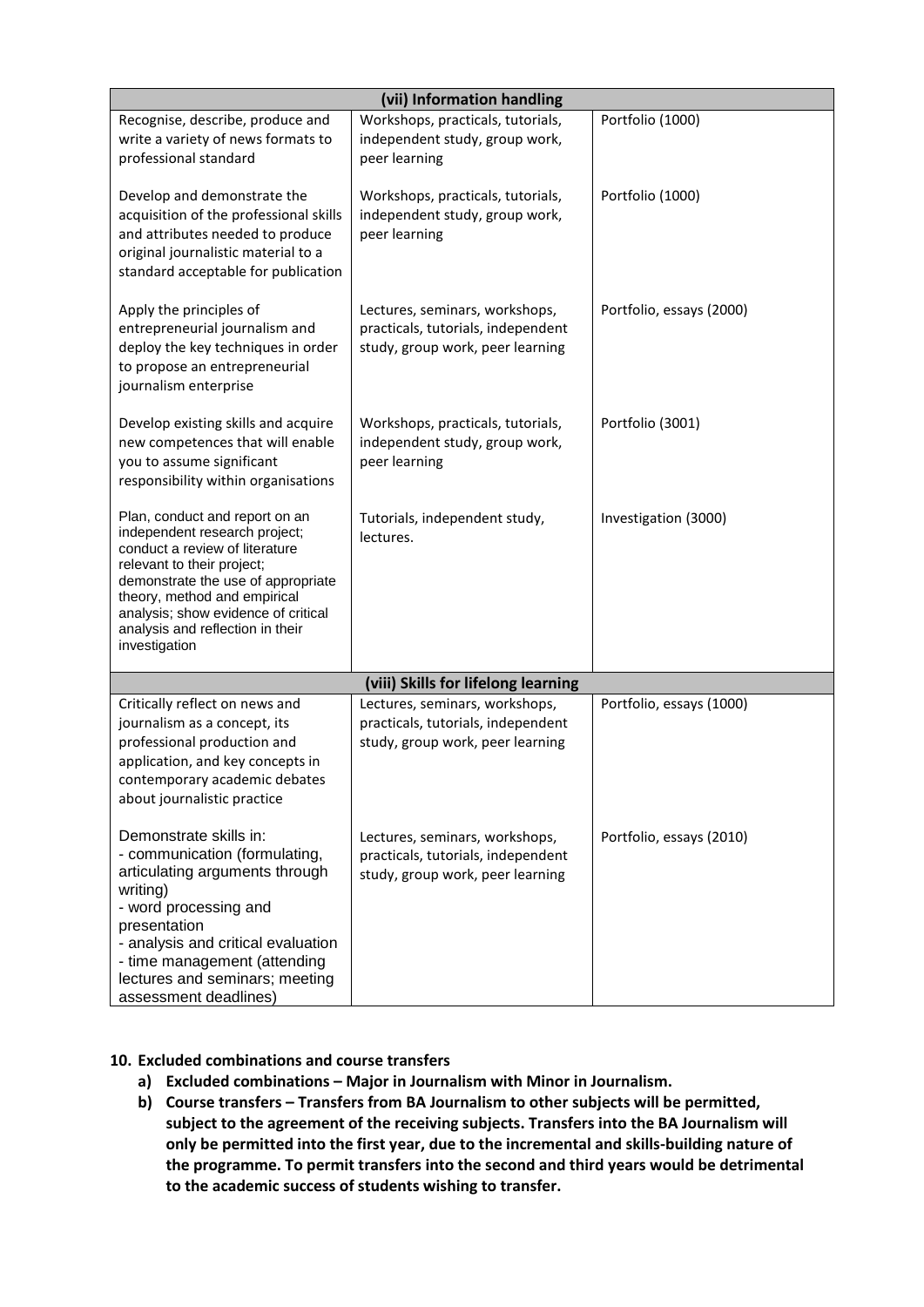#### **11. Progression points:**

This programme will follow the standard progression rules, as set out by [Senate Regulation 5:](http://www2.le.ac.uk/offices/sas2/regulations/documents/senatereg5-undergraduates)  [regulations governing undergraduate programmes of study](http://www2.le.ac.uk/offices/sas2/regulations/documents/senatereg5-undergraduates)

In cases where a student has failed to meet a requirement to progress he or she will be required to withdraw from the course. There is no requirement to pass the non-credit bearing modules for the purposes of progression.

#### **12. Scheme of Assessment**

The programme complies with the standard scheme of award and classification set out in Senate [Regulation 5](http://www2.le.ac.uk/offices/sas2/regulations/documents/senatereg5-undergraduates)

#### **13. Key/extra features:**

Employability is embedded into the programmes through the provision of modules JO1005 Journalism Employability in the first year and JO2004 (Year 2 Placement) in the second year, both of which encourage and facilitate the development of student skills and attributes which will help the student make themselves more employable on graduation.

#### **14. Indications of programme quality**

#### **Student achievement, NSS scores, external examiner reports, periodic review reports, graduate employment and destinations.**

#### **15. Summary of programme/pathway delivery and assessment:**

The minor pathway in Journalism allows students to build the essential and core basic knowledge of the key form of journalism (news) in JO1000, and develop skills and the second major area of practical journalism, features writing, in JO1003. They study the application of journalism via a range of multi-media platforms in JO2000 and then employ their skills and knowledge in a major publishing project in the third year. The context of Journalism is explored in MS2010 in the second year. Students doing a Journalism major will still be able to study the most important Journalism modules. In the first year they will study the two key areas of journalistic skills in JO1000 and 1003, while also gaining key contextual knowledge from JO1001, 1002 and MS1XXX Media Origins.

Two non-credit but very important modules, Introduction to Academic Skills and Journalism Employability will also be studied to help equip students for their journeys through higher education and into employment. To study two non-credit modules in the first year is unusual, but it is felt both these modules provide core and key skills for students which cannot be incorporated in the subject=specific credit-bearing modules and cannot be delayed until the second year. Undergraduate students always struggle to adjust to academic expectations at BA level, so the study skills module is essential to develop this capability. An employability is such a key aspect of this programme that it must be addressed in the first year so it can be built upon in subsequent years.

If these two modules must be studied, the rationale is that it is best to study them in the first year when the additional time taken will not impact on final degree work. Indeed the primary commitment in both modules is attendance rather than assessment. An incentive for the students will be to include completion of the modules on the student transcripts if they pass the modules, but to note a fail in those modules on the transcript if they do not meet the necessary attendance requirements.

In the second year they will study Multi-Media and Entrepreneurial Journalism as well as having an introduction to Broadcast Journalism. They will also learn about the context of Journalism in MS2010 and prepare for the major piece of third year work, the Journalism Investigation, by studying Media research methods.

In the third year, Major route students will do both a major practical piece of work in their Publishing Project modules, which is likely to be the creation of a magazine or a website, and conduct a major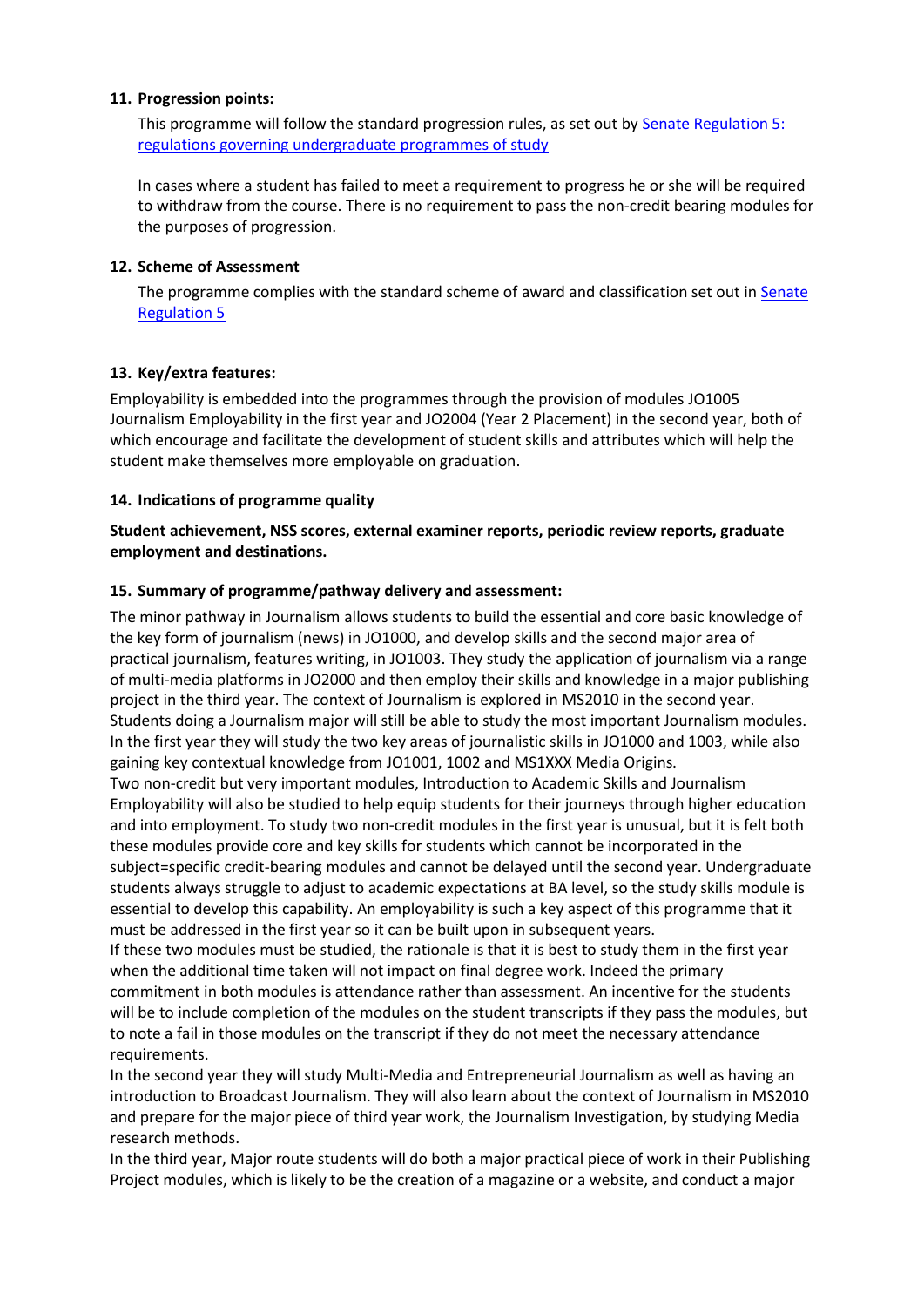academic investigation, similar to a dissertation in their Journalism Investigation. They will also study the Political Journalism and Writing for PR modules to make up their 90 credits of study. Full Honours Journalism students study key concepts, theories and research into journalism in JO1001 and develop their contextual knowledge of journalism in JO1002. They will acquire a full understanding of the wider field of Media and Communication in MS1001 and its history through MS1XXX Media Origins.

In their second year, they will study and acquire skills in Broadcast Journalism (JO2001) and develop techniques for researching journalism in MS2XXX.

In their third year, students will study to conduct a Journalism investigation (JO3000) and select optional modules to make up their credit level. See below for details of optional modules. Journalism students will also develop their employability in JO1004 and will be able to choose to carry out an industrial/professional credit-bearing placement (JO2004).

Third year students will choose an area of Journalism to study and research for their Journalism Investigation and make up their credits with a choice of two optional modules (see below for details). As well as new Journalism modules, within the School a number of very relevant third year optional modules, reflecting academics' research interests, already existed and a selection of these will also be offered to Journalism students.

Overall the programme is designed to offer the minimum core curriculum to Minor students, the basic core requirements for Major route students and full coverage for Single Honours students. The separate academic years do not stand alone. Each academic year builds on the skills and understanding built up at the previous level, appropriate to the number of modules and variant of degree format being studied by the student.

#### **Appendix 1: Programme structure** (programme regulations)

See also attached module maps. **BA Journalism Single Honours Year One** 

| <b>SEMESTER ONE</b> |                                                           |                |
|---------------------|-----------------------------------------------------------|----------------|
| <b>Module Code</b>  | <b>Module Title</b>                                       | <b>Credits</b> |
| JO1000              | <b>News Basics</b>                                        | 15             |
| MS1001              | <b>Introduction to Media and Communication</b>            | 30             |
| <b>MS1XXX</b>       | <b>Media Origins</b>                                      | 15             |
| <b>MS1009</b>       | <b>Introduction to Academic Skills</b>                    | $\mathbf{0}$   |
|                     |                                                           |                |
|                     | <b>Semester Total</b>                                     | 60             |
|                     | <b>SEMESTER TWO</b>                                       |                |
| JO1003              | <b>Features Journalism</b>                                | 15             |
| JO1001              | <b>Key Concepts in Journalism</b>                         | 30             |
| JO1002              | <b>Journalism Ethics and Regulation</b>                   | 15             |
| JO1004              | Journalism Employability                                  | $\mathbf{0}$   |
|                     |                                                           |                |
|                     | <b>Semester Total</b>                                     | 60             |
| <b>YEAR TWO</b>     |                                                           |                |
|                     | <b>SEMESTER ONE</b>                                       |                |
| <b>JO2000</b>       | Multi-platform and Entrepreneurial Journalism             | 30             |
| JO2001              | <b>Broadcast Journalism 1</b>                             | 15             |
|                     | Plus ONE option selected from the following:              |                |
| <b>JO2002</b>       | Journalism Placement (optional module)                    | 15             |
| <b>MS2001</b>       | <b>Political Communication (optional module)</b>          | 15             |
| <b>SY2095</b>       | The Production and Consumption of Sport (optional module) | 15             |
|                     |                                                           |                |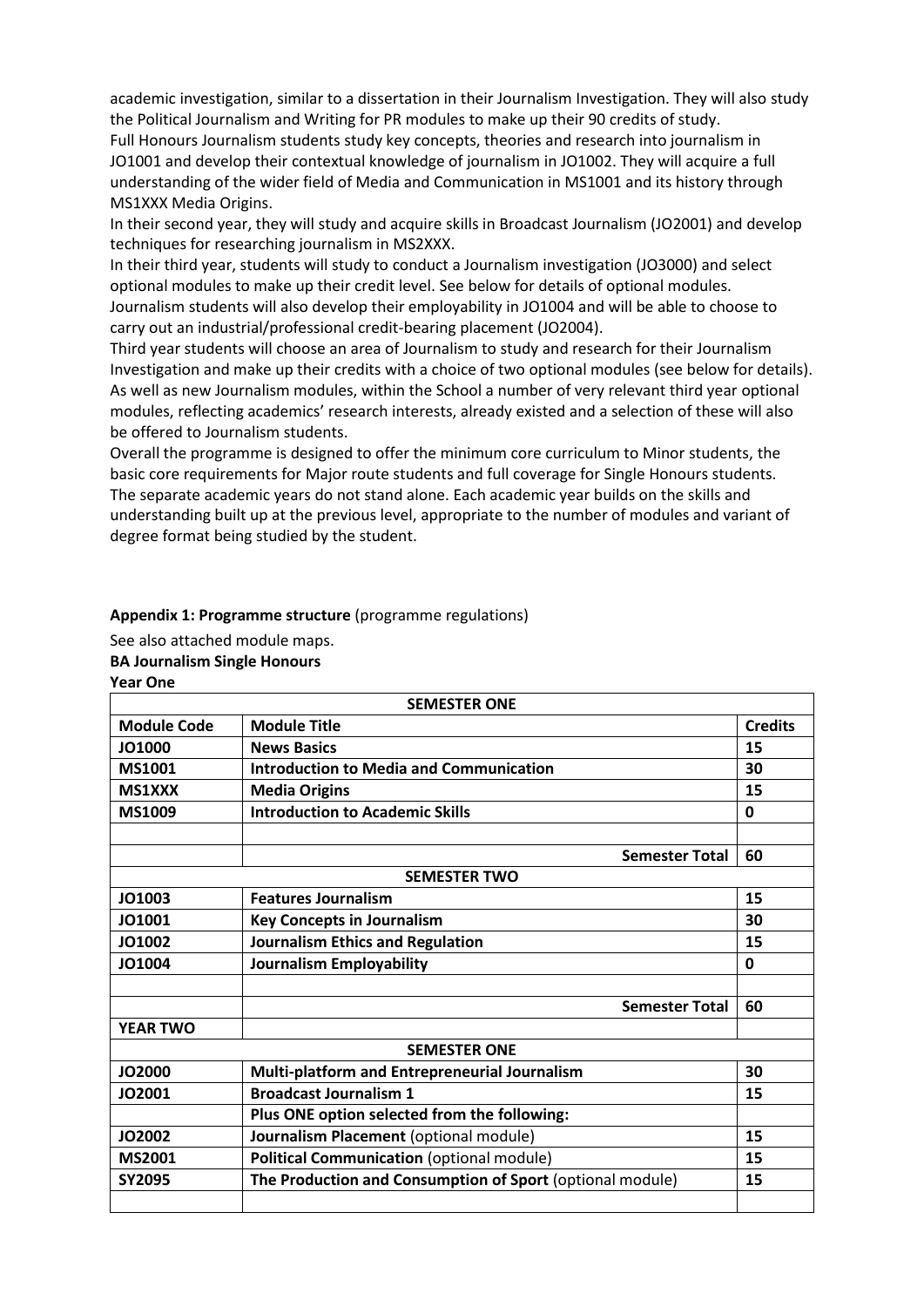|                     | <b>Semester Total</b>                                         | 60 |  |  |
|---------------------|---------------------------------------------------------------|----|--|--|
| <b>SEMESTER TWO</b> |                                                               |    |  |  |
| <b>MS2010</b>       | <b>Journalism Studies</b>                                     | 15 |  |  |
| <b>MS2XXX</b>       | <b>Media Research in Practice</b>                             | 30 |  |  |
|                     | Plus ONE option selected from the following:                  |    |  |  |
| JO2003              | Broadcast Journalism 2 (optional module)                      | 15 |  |  |
| <b>JO2004</b>       | Magazine Journalism (optional module)                         | 15 |  |  |
|                     |                                                               |    |  |  |
|                     | <b>Semester Total</b>                                         | 60 |  |  |
| <b>FINAL YEAR</b>   |                                                               |    |  |  |
|                     | <b>SEMESTER ONE</b>                                           |    |  |  |
| <b>JO3000</b>       | Journalism Investigation (30 credit module, spread over year) | 30 |  |  |
| JO3001              | <b>Publishing Project 1</b>                                   | 15 |  |  |
|                     | Plus TWO options selected from the following:                 |    |  |  |
| <b>JO3007</b>       | Political Journalism (optional module)                        | 15 |  |  |
| JO3003              | Sports Journalism (optional module)                           | 15 |  |  |
| MS3009              | Media, Celebrity and Fan Culture (optional module)            | 15 |  |  |
| <b>MS3024</b>       | <b>Reporting Panics (optional module)</b>                     | 15 |  |  |
| <b>MS3026</b>       | <b>Community Radio in Practice (optional module)</b>          | 15 |  |  |
| MS3011              | <b>Games and Culture (optional module)</b>                    | 15 |  |  |
|                     |                                                               |    |  |  |
|                     | <b>Semester Total</b>                                         | 60 |  |  |
|                     | <b>SEMESTER TWO</b>                                           |    |  |  |
| <b>JO3002</b>       | <b>Publishing Project 2</b>                                   | 15 |  |  |
| <b>JO3000</b>       | Journalism Investigation (30 credit module, spread over year) | 30 |  |  |
|                     | Plus TWO options selected from the following:                 |    |  |  |
| JO3004              | Data Journalism (optional module)                             | 15 |  |  |
| <b>MS3025</b>       | Online Journalism (optional module)                           | 15 |  |  |
| MS3027              | <b>Writing for PR</b> (optional module)                       | 15 |  |  |
|                     |                                                               |    |  |  |
|                     | <b>Semester Two</b>                                           | 60 |  |  |

#### **BA Journalism Major Year One**

|                    | <b>SEMESTER ONE</b>                            |                |
|--------------------|------------------------------------------------|----------------|
| <b>Module Code</b> | <b>Module Title</b>                            | <b>Credits</b> |
| JO1000             | <b>News Basics</b>                             | 15             |
| MS1001             | <b>Introduction to Media and Communication</b> | 30             |
| <b>MS1009</b>      | <b>Introduction to Academic Skills</b>         | 0              |
|                    | <b>Semester Total</b>                          | 45             |
|                    | <b>SEMESTER TWO</b>                            |                |
| JO1003             | <b>Features Journalism</b>                     | 15             |
| JO1001             | <b>Key Concepts in Journalism</b>              | 30             |
| JO1004             | <b>Journalism Employability</b>                | 0              |
|                    | <b>Semester Total</b>                          | 45             |
| <b>YEAR TWO</b>    |                                                |                |
|                    | <b>SEMESTER ONE</b>                            |                |
| <b>JO2000</b>      | Multi-platform and Entrepreneurial Journalism  | 30             |
| JO2001             | <b>Broadcast Journalism 1</b>                  | 15             |
|                    |                                                |                |